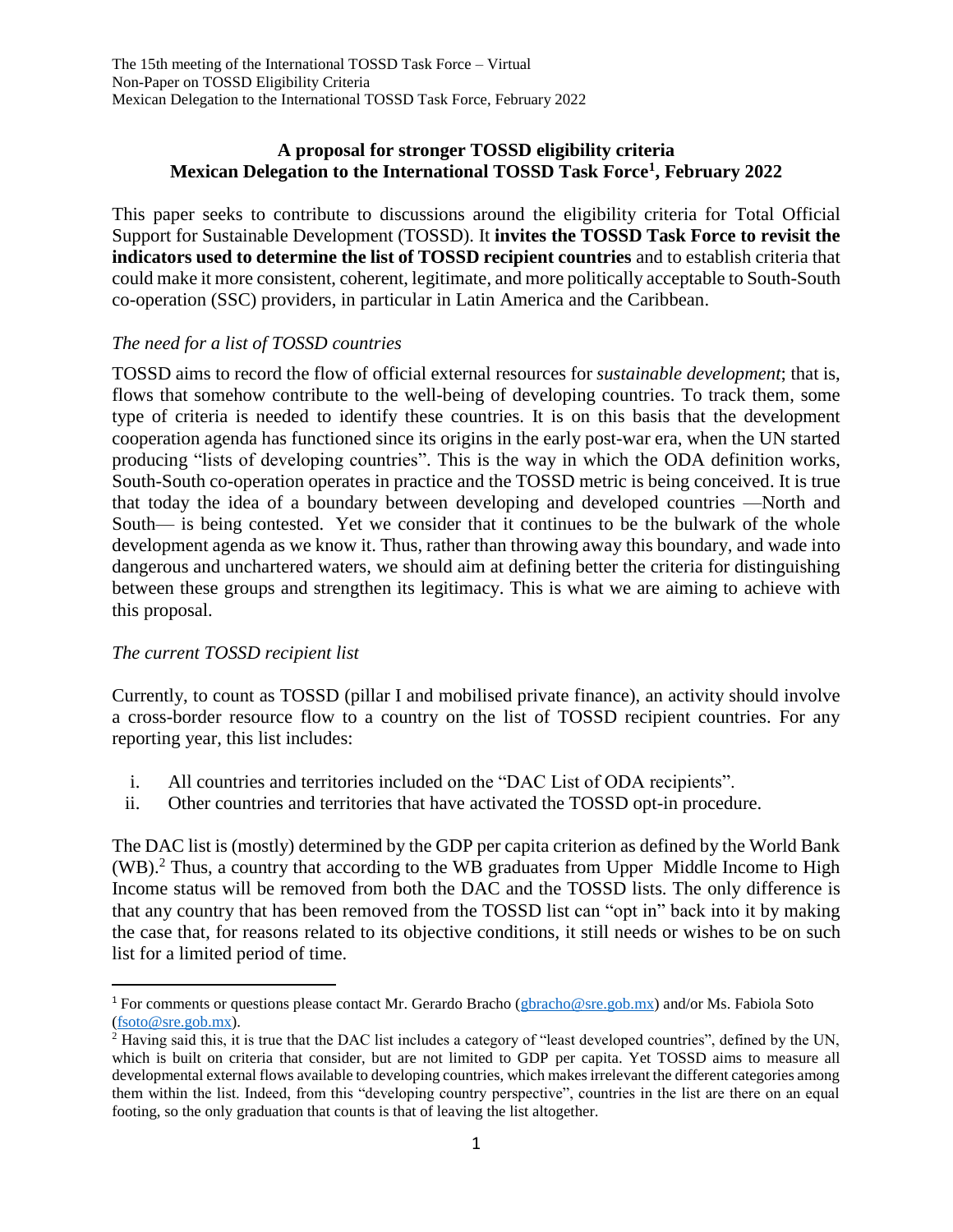The 15th meeting of the International TOSSD Task Force – Virtual Non-Paper on TOSSD Eligibility Criteria Mexican Delegation to the International TOSSD Task Force, February 2022

## *The problem with the DAC list and its per-capita income indicator*

For decades, the all-powerful GDP metric and its GDP per capita variant have been called into question in different quarters. There is now a widespread consensus that GDP per capita fails to capture many dimensions of a country's well-being and/or its economic and social progress. The past years have seen the emergence of new, more complex indicators that consider factors other than GDP such as the UN index on human development, the OECD index of well-being and the index that defines Least Developed Countries.

The criticism to the limitations of the GDP concept has particularly flourished in Latin America. ECLAC has played a key role in advocating for an alternative multidimensional concept of development, which underpins the novel "development in transition" narrative and also the agenda of Middle-Income Countries at the UN.<sup>3</sup> These criticisms came recently into the fore in the wake of the graduations of Chile and Uruguay from ODA and the DAC list. As the concept implies, graduation is meant to be celebrated. Yet the very countries involved --with the decisive backing of the whole Latin American continent-- openly questioned it. The argument goes that GDP per capita is no longer —and perhaps never was— a reliable indicator of development. Countries can achieve relatively high levels of per-capita income and still face a myriad of development challenges, including skewed distribution of income, underdeveloped labour markets, faulty education, health and security systems, poor public services, low taxation rates and underproductive economies. This problematic criterion leads countries being "prematurely graduated" and thus prone to receive less support than they need. Instead of this flawed unidimensional criterion, *multidimensional* criteria --in which GDP per capita is an important data point but not the only one-- is needed It should be noted that this argument is relevant for all developing countries and that the MICs movement brings together countries not only from Latin America but from other regions as well.

Some small island developing states (SIDS) have also criticised the DAC list for a different reason. Their issue was not the soundness of the GDP indicator to capture development, but that the DAC list was not geared to capture the event of a catastrophic drop in their income and well-being due to sudden extreme weather events –which are set to become ever more frequent and devastating due to climate change. Indeed, until recently, the DAC had no clear procedure to promptly reinstate on its list a SIDS (or any other country) going through such a catastrophic experience, depriving them of resources, since donors would not be able to count as ODA their efforts to help them.

## *Towards new criteria for the TOSSD list.*

 $\overline{a}$ 

To identify more adequate and legitimate criteria for the TOSSD list, we have to take into account the recent concerns of both SIDS and MICs. Regarding the former it seems to us that the existing "opt-in mechanism" – to promptly reinstate on the TOSSD list countries that have (recently) graduated or are in transit to graduation but have suddenly lost a good chunk of their income/welfare due to an extreme natural event such as a hurricane – can properly work as such and address the SIDS' concerns. This mechanism, however, does not really address the concerns of the MICs. It is true that according to current rules, these countries could "opt in" back into the

<sup>3</sup> All Latin-American and Caribbean countries except Haiti are classified as Middle Income or High Income countries.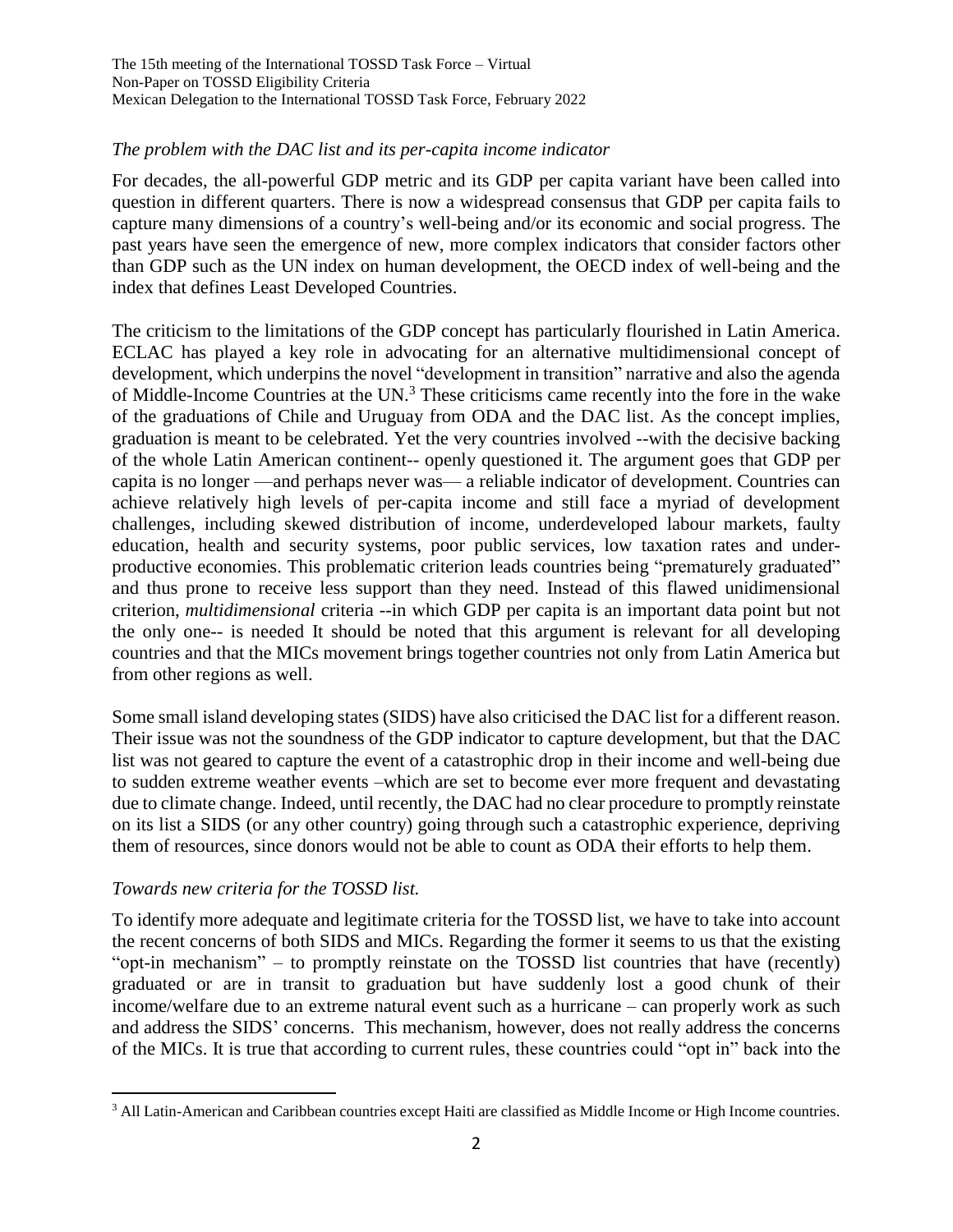The 15th meeting of the International TOSSD Task Force – Virtual Non-Paper on TOSSD Eligibility Criteria Mexican Delegation to the International TOSSD Task Force, February 2022

TOSSD list on reaching High Income Country status --just as the SIDS after being hit by a natural disaster. To do so, however, they should themselves make an argument on why and for how long they still need to stay on the list. But this procedure, though apparently effective, is shallow and does not address the fundamental concern on how we should properly and objectively measure development. Mexico is convinced that we can do better. We can and should address the wellgrounded Latin American criticisms to the DAC list by bringing on board multidimensional criteria beyond GDP per capita. This would allow us to have more robust, legitimate and scientifically sound criteria for determining the list of TOSSD recipients. This issue of legitimacy is crucial. A significant weakness of the existing criteria for the TOSSD list is its reference to the DAC list, which is produced exclusively by DAC donors. By omitting this reference and moving towards multidimensional criteria, we will have another entry point into the UN narrative (ECLAC and UNDP), enhance the political legitimacy of TOSSD, and allow for Southern countries to have more ownership over the initiative.

We recognize that the list of TOSSD recipients has been discussed on several occasions at the Task Force. We also acknowledge that it was important in the early stages of TOSSD to start implementing the statistical framework, so the "opt-in" mechanism was established as a simple and easy way to start collecting data on TOSSD activities. Finally, we are also aware that at those preliminary discussions on the TOSSD list, some thought was given to the possibility of moving away from a unidimensional GDP per capita perspective, but that it was deemed challenging to define alternative multi-dimensional criteria that would be applicable to all developing countries. We are convinced, however, that there is a way to tackle this concern. We consider that now is a good time to re-discuss the issue and identify more adequate criteria for the TOSSD list.

## *A first proposal for new criteria for constructing the TOSSD list of countries*

For the reasons discussed above, we present a proposal to **construct the TOSSD list based on multidimensional criteria**, which would address the concerns of both the Latin American countries and of the SIDS, while keeping its rules simple and manageable. The basic idea is to **keep the World Bank's GDP per capita as the basic indicator for graduation**. Yet once any given country achieves the High-Income Country (HIC) status (and graduates from ODA), additional criteria should be considered that better capture the complexity of development to determine whether it should be removed from TOSSD list as well. The TOSSD secretariat would not need to collect data for these additional criteria, as this information would be needed only when a country reached HIC status –in most cases, the data would already be available as such a country would be developed enough to have good statistics. In other words, the **multidimensional character of the TOSSD list would come into play only at the moment of per-capita graduation**, which would greatly simplify matters. The current opt-in rule would be reserved for TOSSD-graduated countries, such as SIDS, that need to return promptly to the list in face of exceptional circumstances.

As a first proposal, we would suggest that the following indicators be considered on an equal footing:

 *The Gini coefficient on inequality*. The Gini coefficient is not only widely accepted but also available for most UMIC countries on track to graduation. Inequality in the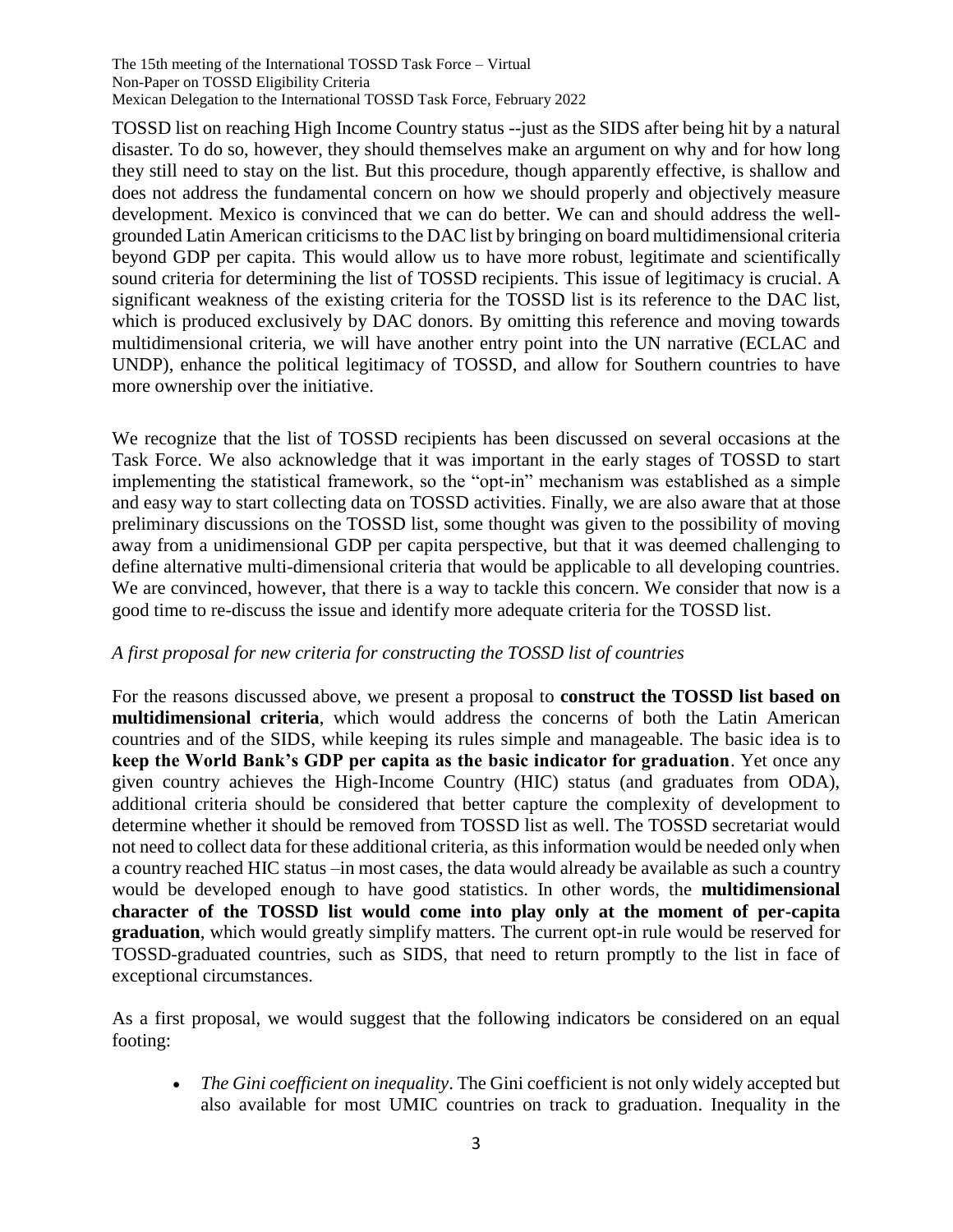distribution of income is the main reason why growth in per capita income does not accurately reflect the evolution of the living standard of the average citizen of any given country. Although the Gini coefficient has limitations (such as underestimating the concentration of wealth among the very richest individuals), it should be a criterion for TOSSD.

- *Informality.* Informality exists everywhere but is much more prevalent in developing countries. Two-thirds of the global workforce, 2 billion people, lack decent working conditions. This leads to structural issues, such as a lower tax in-take and poorer health and safety protection, as well as a negative impact on formal enterprises. Informality reflects limitations of the formal economy and 'predicts' economic and social problems on the horizon. The ILO generates the data.
- *The Human Development Index.* Another attempt to improve measures of progress is the Human Development Index, published annually in the UNDP's Human Development Reports. It seeks to capture three basic dimensions of well-being: a long and healthy life, access to knowledge and a decent standard of living. It is transparent and simple and has popular resonance around the world. This makes it a widely available complementary factor.

TOSSD proposed rules: Based on GDP per capita and the above three indicators, the criteria for the TOSSD list could be formulated as follows:

- I) A country will be removed from the TOSSD list if, after having reached a World Bank HIC status for two consecutive years, it also complies with the following three indicators:
	- 1) A Gini coefficient below (or less inequality than) 0.38
	- 2) A share of informal work in its active labour force below 35%
	- 3) An index of human development above 0.820
- II) A HIC country will promptly return to the TOSSD list by one of the two following rules or procedures:
	- 1) When it suffers a sudden fall in welfare and income in the event of a natural catastrophe (including pandemics) or an armed conflict. Using the opt in mechanism it will be reinstated on the list automatically
	- 2) When for whatever reason it falls back to an Upper Middle Income (UMIC) status for two years in a row.

As an exception all members of the European Union, which receive generous regional support – will be excluded of the TOSSD list.

The table below presents a list of selected countries. It shows how, even if there is a clear correlation between GDP per capita and the other variables, these additional criteria help to better define development. According to this set of criteria, both Chile and Uruguay, that are recipients of South-South co-operation from several LAC countries, would meet the criteria for TOSSD